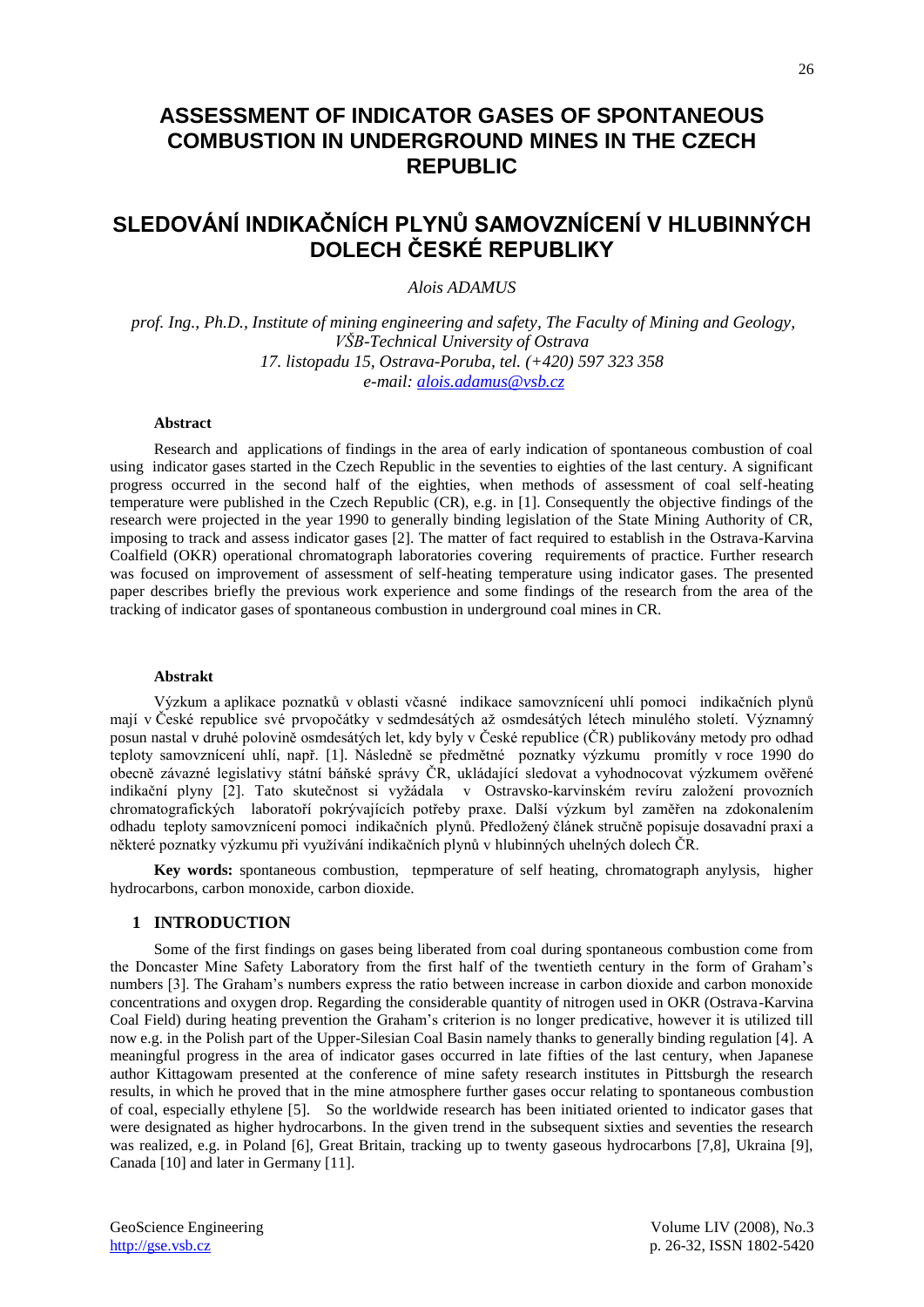In the Czech Republic the objective research was initiated first in the CSAS Mining Research Institute in Prague [12] and in Ostrava [22]. The research continued in the Science-Research Coal Institute in Ostrava-Radvanice [13] and also in cooperation of the Science-Research Coal Institute in Ostrava-Radvanice and Central Mines Rescue Station in Ostrava-Radvanice. One of the results of the Central Mines Rescue Station was "Temporary method for evaluation of chromatographic determination of hydrocarbons" [14] and later the methods for "Evaluation of self-ignition process of black coals in Saddle seams in OKR using gas chromatography " [1], today known under the name "Column diagram of the Central Mines Rescue Station in Ostrava**".** In the Czech Republic the issues of application of indicator gases are actual especially in OKR, where about twenty cases of a limit occurrence of carbon monoxide per year is reported (30 ppm or 10 l.min <sup>-1</sup>). The coalfield in question is located in the North-East part of CR, it takes up one fifth of the Upper-Silesian Coal Basin and in the year 2006 there was extracted 14.28 million tons of black coal from the depth of 800-1000 m below the surface.

The listed results of the research made possible in the year 1990 the State Mining Authority of CR to be able to impose a number of binding duties for mines of OKR in relation to occurrences of indicator gases of spontaneous combustion in the mine atmosphere.

## **2 INDICATOR GASES TRACKED IN THE OKR MINES**

Based on up to now experience in mines in CR, indicator gases of spontaneous combustion can be divided into two groups, majority (basic) and minority (additional) gases. The division results in principle from implemented routine of sampling mine atmosphere. Samples of the mine atmosphere are taken in CR mines according to the Czech Technical Standard [15], i.e. sampling mine atmosphere through the use of wet samples taken by glass sample tubes filled with sealing liquid and dry sampling using vacuum ejectors. For the OKR mines sampling mine atmospheres for the following gases analyses is binding:

- Majority gases (wet sampling):  $CO<sub>2</sub>, CO, O<sub>2</sub>, CH<sub>4</sub>$ ,
- Minority gases (dry sampling):  $H_2$ ,  $C_2H_6$ ,  $C_3H_8$ ,  $nC_4H_{10}$ ,  $iC_4H_{10}$ ,  $C_2H_4$ ,  $C_3H_6$ ,  $C_2H_2$ .

Desorption intensity of the objective indicator gases from coal mass was tracked under the conditions in OKR especially within the classification of seams prone to spontaneous combustion, e.g. [16,17]. Within the objective classification 64 coal samples in total were inspected and classified till the year 2002. As a result of compilation of lab-verified gaseous images of the indicator gases of the coal samples is the following diagram – Fig. 1.



**Fig. 1** Average formation of products of thermal oxidation of OKR coal samples, [19].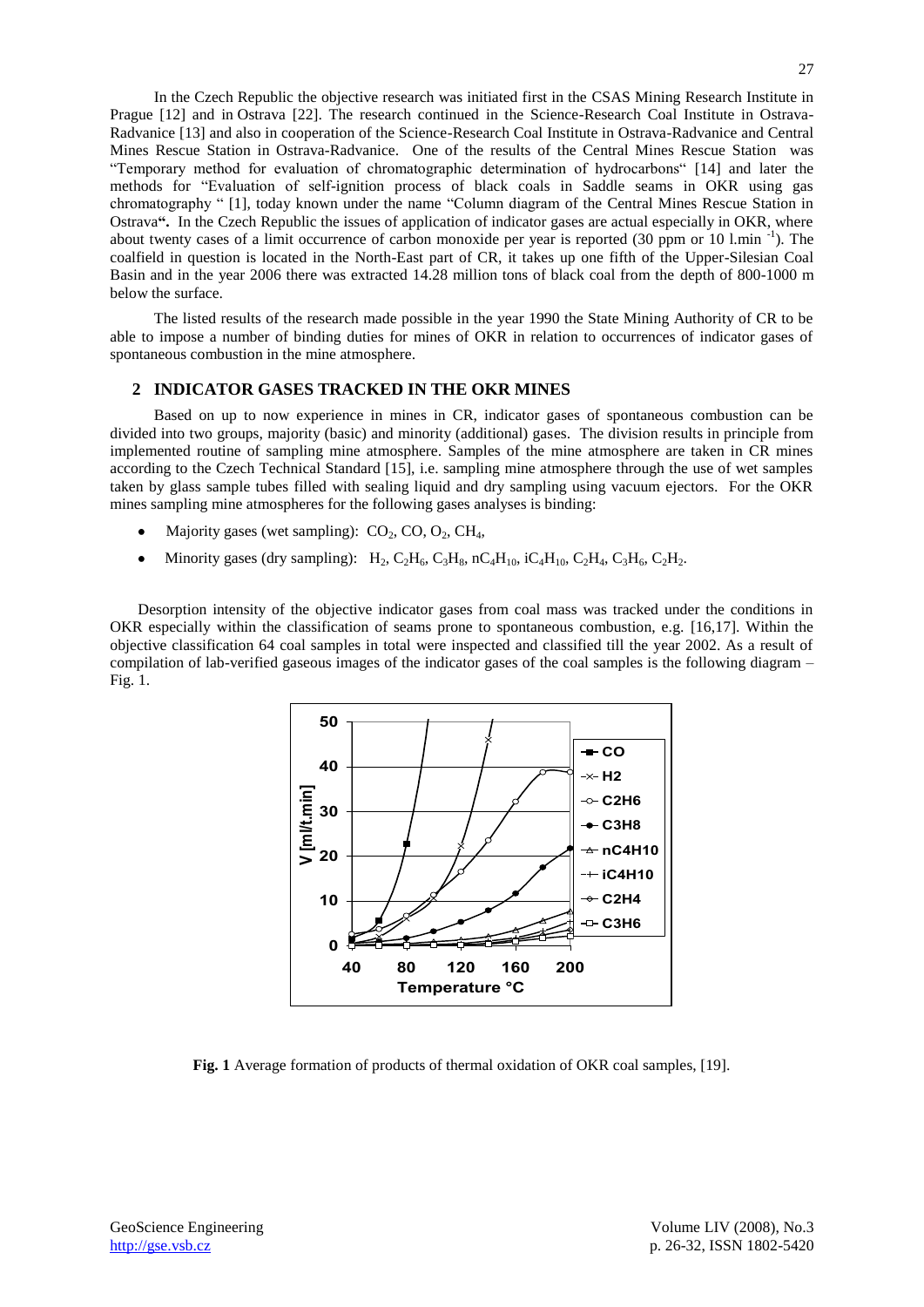### **3 LEGISLATION**

Heating prevention is legalized in generally binding legislation of CR, especially in Ordinance of the Czech Mining Office No. 22/1989 Sb. (Sb.-Coll.) [18] and in Binding Decision of the District Mining Office in Ostrava No. 10/1990, to ensure uniform fulfillment of requirements of Ordinance No. 22/1989 Sb. in the OKR mines. Obligations resulting from the mentioned regulations include:

- Article 109a, Section 3b, 22/1989 Sb. permanent inspection of CO concentrations using continual  $\bullet$ analyzers must be performed in coal mines in seams prone to spontaneous combustion in fresh intake of a separate air compartment and in air return of a coal face,
- Article 110, Section 1, 22/1989 Sb. samples of the mine atmosphere and their analyses of CH<sub>4</sub>, CO<sub>2</sub>, CO, O<sup>2</sup> must be performed in a gassy mine at least once a month in air mine workings nearby faces and stopes, in ventilated mine workings driven separately,
- Article 109, Section 4, 22/1989 Sb. occurrence of CO and  $CO<sub>2</sub>$  in the mine atmosphere must be find out in places and intervals determined by the organization, however always where suspicion of their occurrence appears,
- Article 30, Decision No. 10/1990 if CO is found out, it is necessary to find promptly its reason and verify its concentration in particular by analyses of air samples,
- Article 187, Section 6, 22/1989 Sb. in order to ensure promptly detection of spontaneous combustion process the organization must evaluate formation of CO,
- Article 39, Section 3, Decision No. 10/1990 for gas-chromatographic analysis samples of masses of air must be taken in air current, where the occurrence of CO over 0.001 % was found for the period of 24 hours or when volume formation of CO rises over 10 l min<sup>-1</sup>; at coal faces then in throughcirculating current:
	- Once a week in case that CO concentration or CO volume formation does not raise any longer,
	- Twice a week in cases when the volume formation of CO and higher hydrocarbons permanently increases,
- Article 39, Section 3, Decision No. 10/1990 when finding out  $C_2H_4$ ,  $C_3H_6$  or in case of further increase of CO volume formation and higher hydrocarbons concentrations the air samples must be taken repeatedly. Frequency of inspections and further air sampling even in non-working days must be determined in writing and with respect to development of the situation by chief of average settlement,
- Article 39, Section 6, Decision No. 10/1990 when finding out  $C_2H_4$  or  $C_3H_6$  repeatedly or in case of permanent increase of CO volume formation, when it is not possible to damp down the centre of spontaneous combustion by direct intervention including cases, when the centre is not accessible for such intervention, the danger area must be closed using explosion-proof tight dams as fast as possible in all cases, when
	- a risk is imminent of inflammable gases accumulation in the area of location of the centre of spontaneous combustion,
	- it is not possible to damp down the centre of spontaneous combustion so that it does not spread and no explosion risk occurs,
- regardless of the condition of spontaneous combustion,
- Article 39, Section 7, Decision No. 10/1990 provided that by the analysis presence of  $C_2H_2$  is finding out, it is necessary to close promptly the threatened area.

#### **4 TECHNICAL EQUIPMENT**

Samples of the mine atmosphere in OKR are taken into glass sample tubes of volume of 1 litre (wet sampling for analysis of majority gases) and of volume of 0,5 litre (dry sampling for chromatographic gas analysis). The glass sample tubes are provided with rubber hoses and cock pinches. It is necessary to deliver the taken sample to the laboratory no later than within 6 hours after sampling [15]. The majority indicator gases are analyzed in gas chemical laboratories being located above ground at every mine. Analyses of CO, CO<sub>2</sub> are ensured by infra-red analyzers (UNOR, MAIHAK MULTOR), oxygen analyse are ensured by paramagnetic analyzers (SERVOMEX). Methane is not considered as indicator gas of spontaneous combustion under conditions of gassy OKR mines.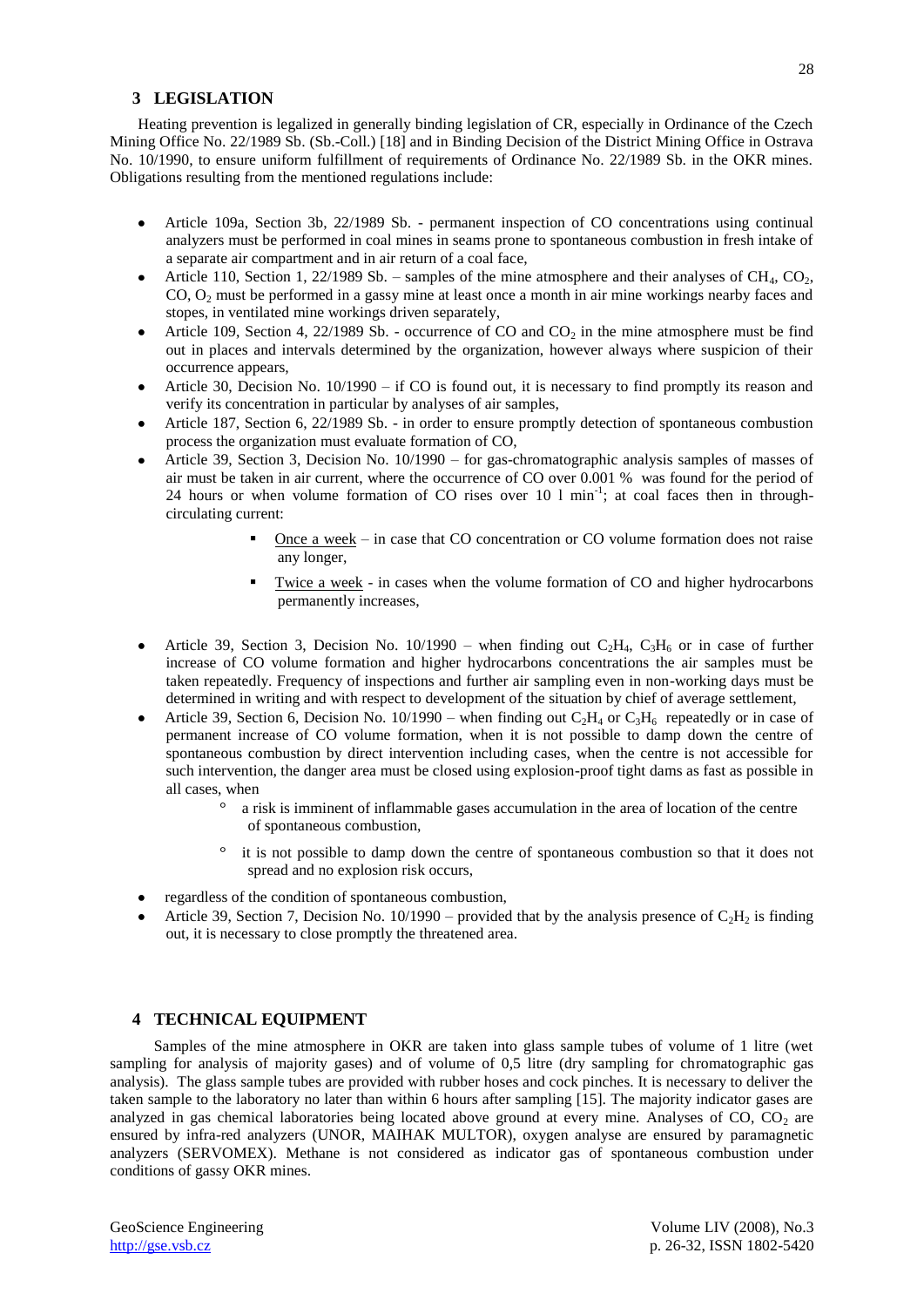After acceptance of binding decision  $[2]$  in the year 1990, imposing to track minority indicator gases  $(H<sub>2</sub>,$  $C_2H_6$ ,  $C_3H_8$ , nC<sub>4</sub>H<sub>10</sub>, iC<sub>4</sub>H<sub>10</sub>, C<sub>2</sub>H<sub>4</sub>, C<sub>3</sub>H<sub>6</sub>, C<sub>2</sub>H<sub>2</sub>), operation chromatograph laboratories were established in OKR at two mine enterprises, at the Darkov Mine in Karvina and Lazy Mine in Orlova. At that time a chromatography laboratory was in operation at the Central Mines Rescue Station in Ostrava-Radvanice, today see Fig. 3. In Fig. 2 distribution of gaseous chemical and chromatography laboratories of the OKR mines is illustrated.



**Fig. 2** Distribution of gaseous chemical and chromatography laboratories of the OKR mines



**Fig. 3** DANI GC 1000 DPH Chromatograph of the chromatography laboratory of Central Mines Rescue Station in Ostrava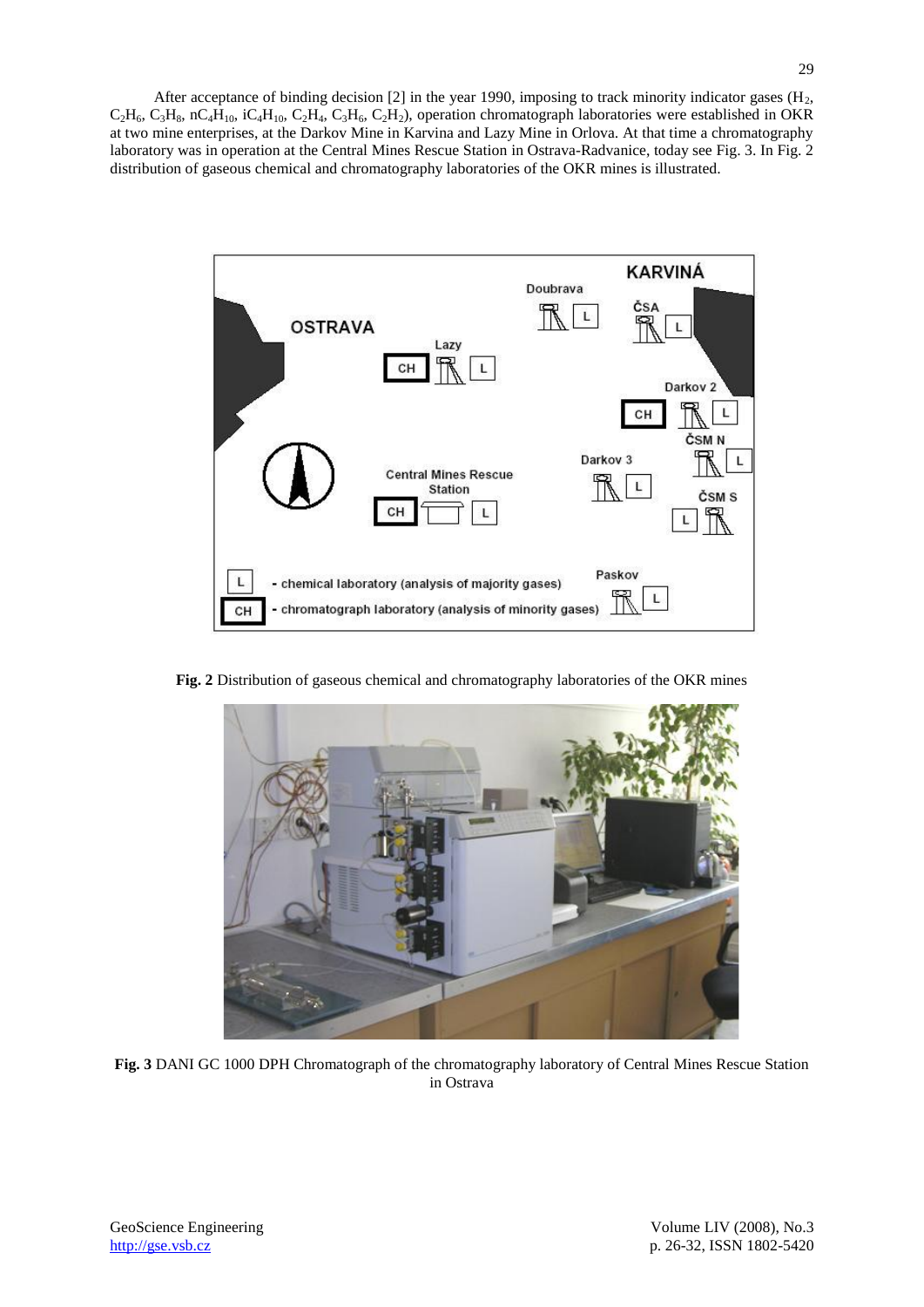## **5 CONCLUSIONS**

Rules which regulate tracking the indicator gases of spontaneous combustion especially in OKR can be specified in three areas:

- Generally binding regulations (Ordinance of CMO No. 22/1989 Sb., Decision No. 10/1990 of OBÚ Ostrava, [18], [21]),
- Internal directive (spontaneous heating of coal protection directive),
- Recommended methods (column diagram of the Central Mines Rescue Station in Ostrava [1]).

The generally binding regulations impose to track CO continuously in mines in CR and in case of its occurrence to take appropriate measures. Consequently for the OKR mines it is imposed to track occurrence of minority indicator gases provided that CO is measured for the period of 24 hours in concentration of 10 ppm or its formation exceeds 10  $1$  min<sup>-1</sup>. The tracked occurrences of the indicator gases aspire then to precautions especially to closing the threatened areas when finding out repeatedly  $C_2H_4$  or  $C_3H_6$  or in case of permanent increase of volume formation of CO and occurrence of  $C_2H_2$ . A criterion of an occurrence of minority indicator gases is sensitivity of gaseous chromatography of the OKR laboratories that can capture indicator gases from 0.1 ppm. The internal directives for heating protection of the OKR mine plants impose especially rating of risk related occurrences of spontaneous combustion before commissioning of mine workplace and measures for heating protection for both preparatory and operational stages.

The generally binding regulations and internal directives do not deal with estimation of temperature of the centre of spontaneous combustion. This area is a subject matter of methods, e.g. [1], [14], [20]. The temperature estimation is important especially in the area of critical temperature of spontaneous combustion, which ranges from 60 to 100 °C as for the OKR coal and in the area of achievement of coal igniting point, after whose exceeding the initiation temperature of methane-air mixture can be soon achieved in the centre of spontaneous combustion.

In OKR for temperature estimation of the centre of spontaneous combustion both can be used today: estimation according to initial occurrences of indicator gases, e.g. Fig.1 and according to their absolute concentrations [1], [14], and temperature estimation according to the column diagram of the Central Mines Rescue Station in Ostrava that is determined for rating of gases samples taken in through-circulating current [1], temperature estimation according to laboratory verified gaseous images of indicator gases obtained by the thermal oxidation method, e.g. [20], and also by tracking the binary indicator  $CO<sub>2</sub> /CO$ , whose behaviour was standardized based on numerous laboratory analyses of the thermal oxidation of coal samples for conditions of OKR. Three from the presented methods are a subject matter of a computer program [21]. However, it is necessary to underline that the temperature estimation through the use of the presented methods is not exact; it concerns estimation of the temperature only, not its determination.

Considering the dynamics character of spontaneous combustion process it is important to determine the critical temperature of a given centre of spontaneous combustion, because after exceeding the critical temperature its dynamic increase occurs and increase of demands on measures for heating protection. At the same time success of repressive interventions decreases as a rule and real risk appears of achievement of the initiation temperature of methane-air mixture in the centre of spontaneous combustion.

## **REFERENCES**

- [1] HAJNÍK, M.*: Hodnocení samovzněcovacího procesu černých uhlí sedlových slojí v OKR s využitím plynové chromatografie – metodika HBZS Ostrava, Záchranář, listovka HBZS č.1,* 1987*.*
- [2] *Rozhodnutí č. 10/1990 obvodního báňského úřadu v Ostravě*, č.j. 10/1990-400-Ing.P/M1, OBÚ Ostrava, Ostrava 1990.
- [3] GRAHAM, J.I.: *The normal production of carbon monoxide in coal-mines*, Transaction Institution of Mining Engineers, vol.60, 1920-21, p. 222-234.
- [4] Zalacznik nr. 5, od. 6 "*Wczesne wykrywanie pozarow endogenicznych*", rozporzadzenie ministra gospodarki w sprawie bezpieczeństwa i hygieny pracy, prowadzenia ruchu oraz specialistycznego zabezpieczenia przeciwpozarowego w podziemnych zakladach gorniczych. Dz.U. Nr 139, poz. 1169 z dnia 28 czerwca 2002.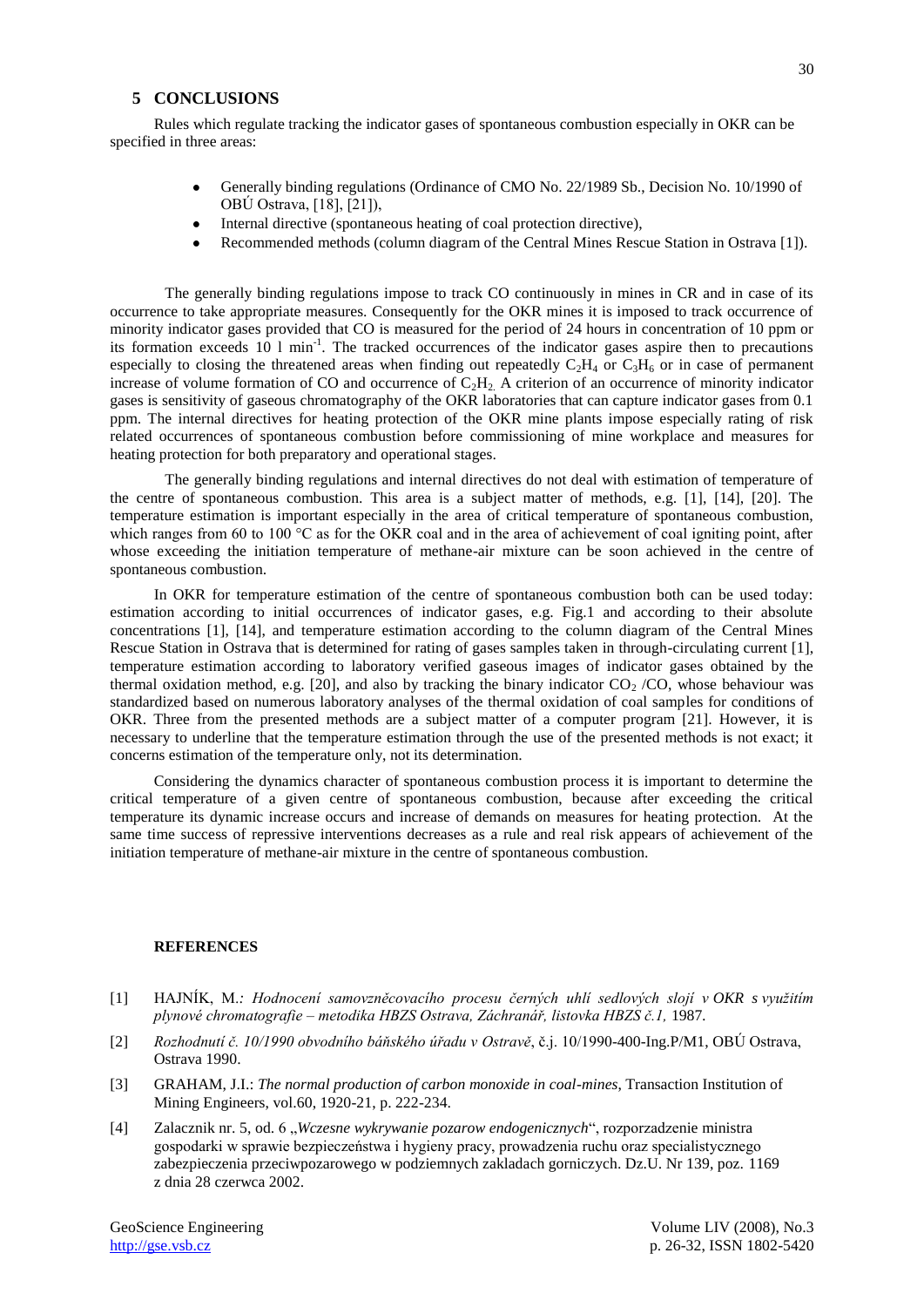- [5] KITTAGOWAM, T.: *Detection of underground spontaneous combustion in its early stage with detectors.* In Proceedings of the 10th International Konference of Directors of Safety in Mines Research, Pittsburgh, PA, 1959.
- [6] MUZYCZUK, J., KOLODZIEICZYK, B.: *Wspólczesne kierunki rozwoju metod wczesnego wykrywania pozarów endogenicznych w kopalniach wegla kamiennego*, Przeglad górniczy, 1966, p. 364-370.
- [7] CHAMBERLAIN, E.A.C, HALL, D.A., THIRLAWAY, J.T.: *The Ambient Temperature Oxidation of Coal in Relation to the Early Detection of Spontaneous Heating – part1*, The Mining Engineer, vol. 130, October 1970.
- [8] CHAMBERLAIN, E.A.C, HALL, D.A.: *The Ambient Temperature Oxidation of Coal in Relation to the Early Detection of Spontaneous Heating – part 2*, The Mining Engineer, vol. 132, October 1973.
- [9] ALJPEROVIČ, V.J, ČUNTU, G.J., PASKOVSKIJ, P.S., KOSOVSKIJ, B.J. *Bezopasnost truda v promyslenosti*, p. 25, 6/1975
- [10] CHAKRAVORTY R.N., FENG K.K.: *Studies on the Early Detection of Spontaneous Combustion in a Hydraulic Coal Mine*, CIM Buletin, January 1978, p.83
- [11] EICKER, H.: *Early detection of mine fires with intrinsically safe chromatographs*, In Proceedings of the 25th International Konference of Safety in Mines Research Institutes, 13-17 September 1993, Pretoria.
- [12] LANKOVÁ, S., ČERNÝ, V., DOBAL, V. : *Vývoj uhlovodíků při oxidaci uhlí*, Hornický ústav ČSAV, Praha 1975.
- [13] SCHREIBER, P.,HARAŠTA, M., HABRNALOVÁ, V.: *Sledování průběhu samovznícení stanovením změn koncentrace CO, CO<sup>2</sup> a uhlovodíků v závislosti na teplotě*, Uhlí č.2, 1987.
- [14] JANEK, J. a kol.: "*Prozatimní metodika vyhodnocování chromatografických stanovení uhlovodíků*", Záchranář č. 7,8, 1983.
- [15] ČSN 83 0050:1993, Odběr vzorků důlního ovzduší. Česká technická norma, Český normalizační institu Praha, Praha, 1993.
- [16] HARAŠTA, M, et al.: Pasportizace 40. sloje Dolu 1. Máj z hlediska samovznícení, (Předávací etapa SÚ P 01-125-807, DÚ 07 Výzkum samovznícení uhelných slojí OKR), VVUÚ Ostrava-Radvanice, Ostrava 1986.
- [17] ADAMUS, A. et al.: *Pasportizace uhelných slojí České republiky – náchylnost k samovznícení – II.*, Dílčí zpráva k projektu VaV ČBÚ č. 3/1999. VŠB- TU Ostrava, Ostrava 2000.
- [18] Vyhláška Českého báňského úřadu č. 22/1989 Sb. o bezpečnosti a ochraně zdraví při práci a bezpečnosti provozu při hornické činnosti a při činnosti prováděné hornickým způsobem v podzemí. Bezpečnostní předpis, ČBÚ Praha, Praha, 1989.
- [19] ŠANCER, J.: *Indikační plyny samovznícení uhelné hmoty*. Doktorská disertační práce. VŠB-Technická universita Ostrava, Ostrava, 2004.
- [20] ADAMUS, A., ŠANCER, J.: *Binární ukazatelé tepelné oxidace uhlí OKR*. Záchranář, 2. čtvrtletí 2004, Ostrava, 2004.
- [21] STECKER, J., ŠANCER, J., ADAMUS, A.: *Hodnocení indikačních plynů samovznícení uhelné hmoty, verze 1.1*. Výpočetní program na nosiči CD a tištěný manuál, realizační výstup projektu VaV ČBÚ č. 3/99, VŠB-TU Ostrava, Ostrava, 2002.
- [22] TARABA, B.: *Nízkoteplotní oxidace a samovzněcování uhelné hmoty*. Ostravská universita. Ostrava 2003, ISBN 80-7042-832-5.

## **RESUMÉ**

V dolech České republiky je obecně závaznými předpisy uloženo ve vztahu k včasnému rozpoznání samovznícení uhlí kontinuálně sledovat výskyt CO a v dolech OKR pravidelně sledovat výskyt H<sub>2</sub>, C<sub>2</sub>H<sub>6</sub>, C<sub>3</sub>H<sub>8</sub>,  $nC_4H_{10}$ ,  $iC_4H_{10}$ ,  $C_2H_4$ ,  $C_3H_6$ ,  $C_2H_2$  v případech kdy CO je registrován po dobu 24 hodin v koncentraci 10 ppm, nebo jeho vývin je nad 10 l.min<sup>-1</sup>. Obecně závazné požadavky byly přijaty státní báňskou správou na základě poznatků výzkumu z osmdesátých let minulého století a jsou v dolech OKR plněny od roku 1990. K zabezpečení